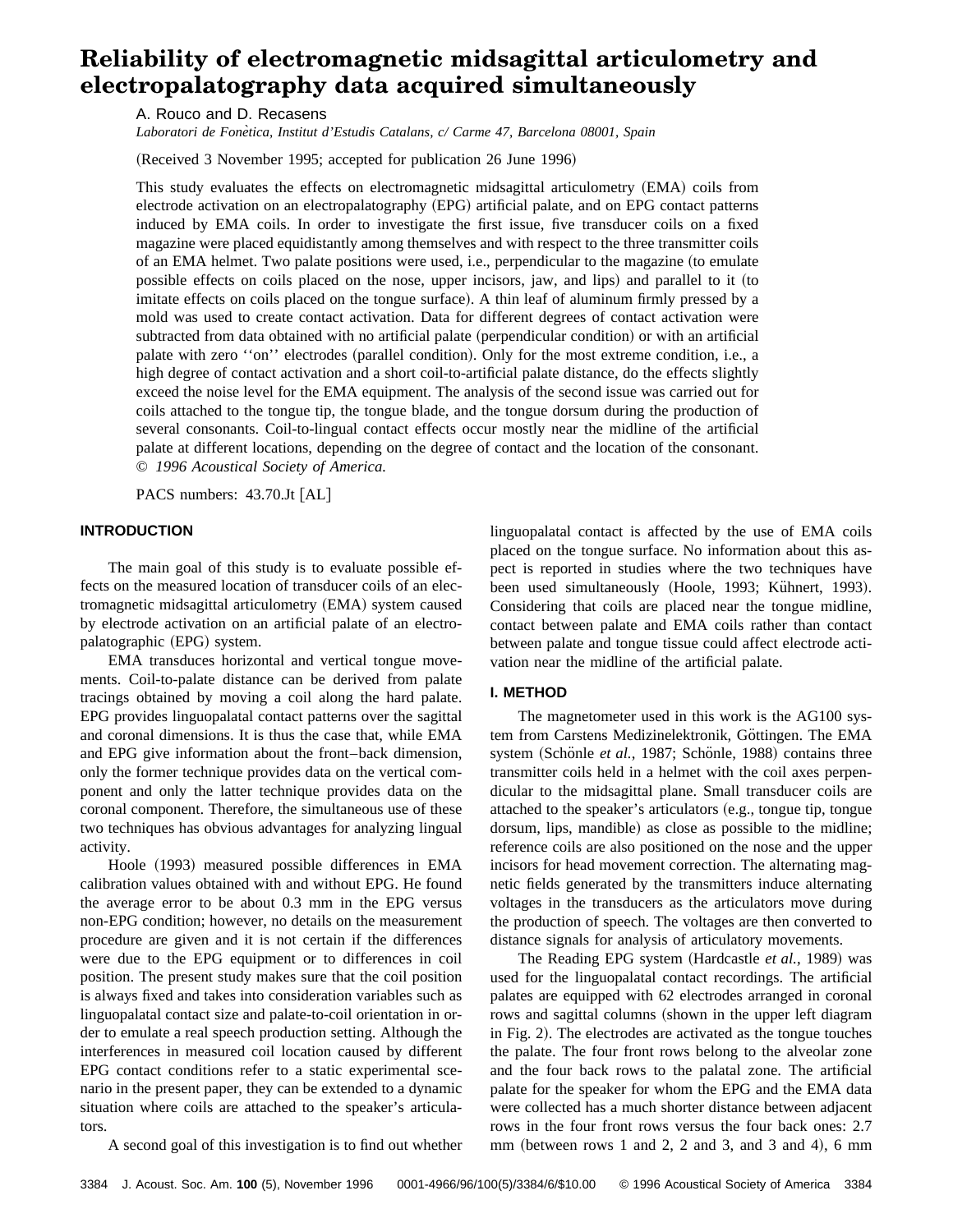

FIG. 1. Conditions of palate placement with respect to a magazine with five coils attached to it. In the perpendicular condition, the palate is placed on coil 5 so that the coils numbered  $1-4$  are in front of it (top graph) and those numbered  $6-9$  are behind it (middle graph); in order to achieve the latter configuration the artificial palate is rotated 180° so that electrodes 1–4 become  $9-6$ . In the parallel position (bottom graph), the palate is facing coils 1–4. The orientation of the *x* and *y* axes is imposed by the EMA system software.

(between rows 4 and 5), 8 mm (between rows 5 and 6), 9 mm (between rows 6 and 7), and 8.5 mm (between rows 7 and 8). These distances are important in order to interpret the interference patterns described in Sec. II B.

First, the calibration of the transducers of the EMA system was performed using the AG100 MKal 64 program. For that purpose, five SM220-80B coils whose diameter was 2 mm long were positioned equidistantly on a fixed magazine located at the center of the measuring area of the EMA helmet (intercoil distance $=1$  cm).

After calibration, an artificial palate was placed perpendicularly and horizontally to the fixed magazine for measuring possible distortions on coil location. This experimental setup ensures that transducers show little rotational misalignment, i.e., that their tilt value is zero or very close to zero. The EMA signal was recorded at a nonmultiple frequency  $(111 Hz)$  of the network frequency  $(50 Hz)$  in order to avoid possible interferences between the two systems; this arbitrary sampling frequency yields a 9-ms distance between adjacent temporal frames. The experimental procedure described below was applied separately to three artificial palates so as to obtain more representative results than for a single palate alone. These artificial palates differed mostly in height (they were about 1 cm,  $1.5$  cm, and  $2.2$  cm high), and less so in length and width (they were about  $4-4.5$  cm long and about  $3.5-4$  cm wide at the back).

In the perpendicular condition, the palate was positioned on the extreme coil 5 and subject to a 180° rotation so that its top and bottom parts faced the remaining four coils on the magazine (see Fig. 1, top and middle graphs); those coils have been numbered differently in the figure depending on the experimental condition involved, i.e., 1–4 for the top palate condition and 6–9 for the bottom palate condition. In a real speech production setting, these two scenarios allow measuring the possible effects from the artificial palate on coils perpendicular to the palate surface, on the nose, upper incisors, jaw, and lips. As for the parallel position, the palate was facing the magazine along coils  $1-4$  (see Fig. 1, bottom graph). This scenario allows inferring possible effects on coils attached to the tongue surface from the tongue tip to the tongue back.

Different numbers of electrodes were activated at different zones of the artificial palate (see Fig. 2) with the help of a thin leaf of aluminum firmly pressed by a nonmagnetic mold.

First, one set of three 5-s sweeps was recorded with an artificial palate placed perpendicularly for each of the following activation conditions, i.e., 0 ''on'' electrodes, 22 ''on'' electrodes at the front, 40 ''on'' electrodes at the sides, and 62 ''on'' electrodes over the whole surface. This contact distribution was designed to be representative of common consonantal articulations, i.e., alveolar closure for an alveolar stop  $(22)$ , central alveolopalatal constriction for a palatal fricative  $(40)$ , and full alveopalatal closure for an alveolopalatal stop  $(62)$ . The effects of a lateral contact configuration and of a central contact configuration with about 30 ''on'' electrodes were also measured with the palate placed perpendicularly.

The data for each EPG activation condition were obtained as follows: Two coil signal measurements without the palate and the mold were taken before and after each measurement with the artificial palate in place. The measurement values without the palate were averaged and the resulting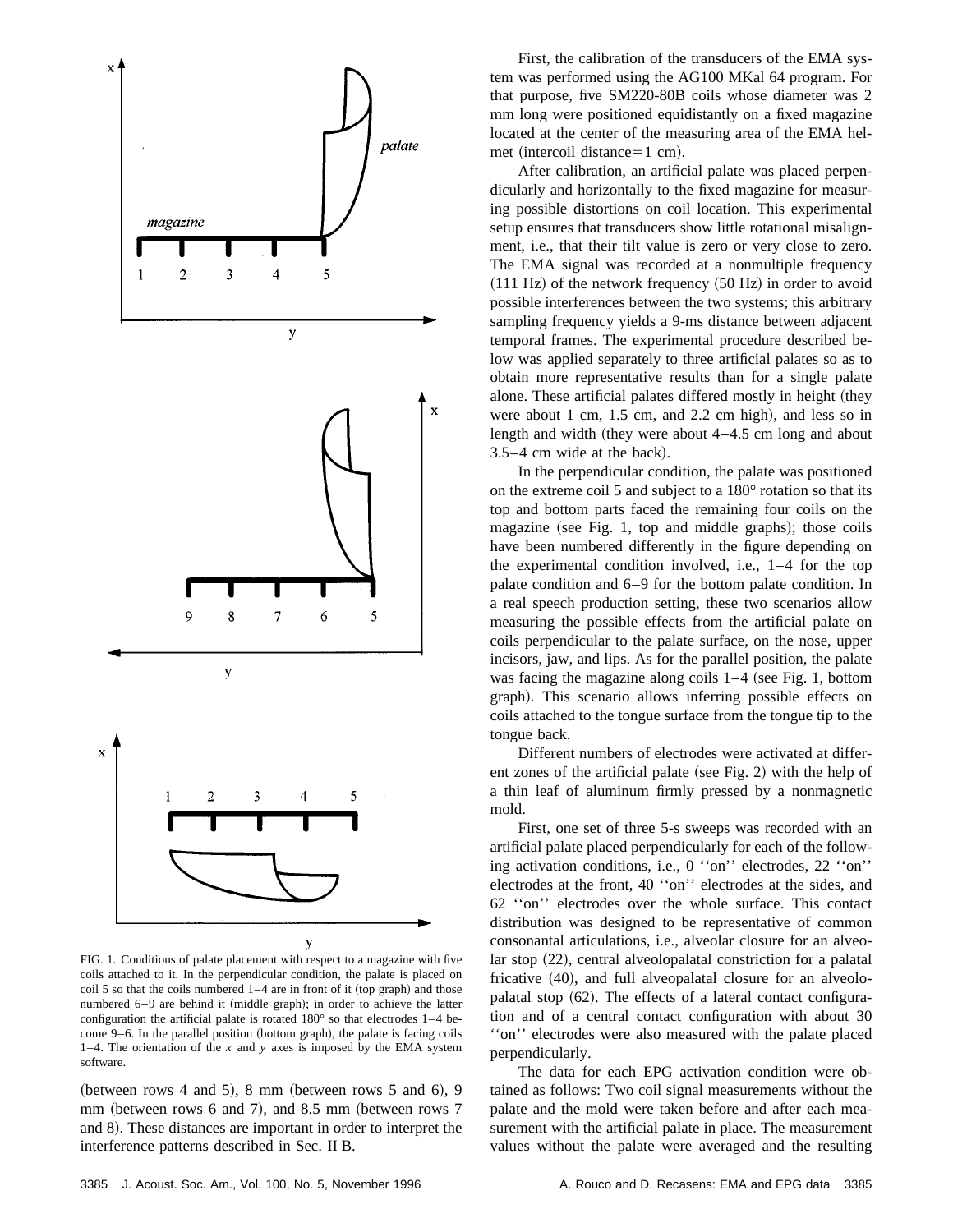

FIG. 2. Linguopalatal contact patterns used in the experiment differing in amount and distribution of electrode activation. (Top left)  $0$  "on" electrodes, (top right) 22 "on" electrodes as for an alveolar stop; (middle) 40 and 62 ''on'' electrodes as for a palatal fricative and for an alveolopalatal stop respectively; (bottom) 30 "on" electrodes at the palate sides and 32 ''on'' electrodes at the palate center.

average was subtracted from the measurement value with palate. The same operation was repeated two more times. Data for each subtraction operation were averaged across all temporal frames of each sweep and the resulting averages were averaged among themselves.

Second, two sets of three 5-s sweeps were recorded with the magazine parallel to an artificial palate with 62 activated electrodes; two distance conditions, i.e., 6–7 mm and 4–5 cm, were tested in this case. In a real speech production setting, the tongue coils touch the palate surface and thus the linguopalatal distance is smaller than 6–7 mm; this distance condition was not tested in the present experiment since a mold was needed to create contact activation on the artificial palate. It is hypothesized that the two unrealistic distance conditions tested here should provide information about possible effects in a real speech production setting, provided they yielded analogous coil distortion values.

The average data were subtracted from the values obtained with the artificial palate subject to no electrode activation (i.e., with 0 "on" electrodes). The reason for choosing a nonactivated palate instead of no palate as reference condition was the difficulty of pulling out the artificial palate from the magazine without affecting the position of the coils when the former was parallel to the latter.

The data were obtained in a similar fashion to the perpendicular case: Each relevant measurement was preceded and followed by a reference measurement taken with the artificial palate subject to no contact activation  $(i.e., with 0$ "on" electrodes). The preceding and following reference measurements were averaged and subtracted from the relevant measurement. This operation was repeated three times. The three resulting values were averaged among themselves following the procedure for the perpendicular condition.

In order to find out whether the transducer coils would interfere with the linguopalatal contact pattern, the second author of this paper read a list of sequences with an artificial palate in place both with and without three coils attached to the midline of the tip, blade, and dorsum. The fast setting glass ionomer cement ESPE Ketac Bond was used for attaching the coils to the tongue surface (the cement extended about 1 mm around the coils). The tongue tip coil was placed

TABLE I. Effects on coil position from differences in contact size on an artificial palate placed perpendicularly to the magazine. They are reported as a function of coil position number  $(1-9)$ ; see Fig. 1) and contact size  $(0, 0)$ 22, 40, and 62 electrode activation; see Fig. 2, top and middle!; effects for the mold condition alone are also given. Values (in mm) represent differences in coil position between the mold and contact size conditions, on the one hand, and a condition involving no artificial palate or mold, on the other hand. They were averaged across sweeps and artificial palates for the  $x$  and  $y$  components (within parentheses) and for the Euclidean distance r (below).

|                | Mold            | 0 electrodes    | 22 electrodes   | 40 electrodes   | 62 electrodes   |
|----------------|-----------------|-----------------|-----------------|-----------------|-----------------|
| $\mathbf{1}$   | (0,0.01)        | (0,0)           | $(-0.04, 0.04)$ | $(-0.07, 0.06)$ | $(-0.03, 0.08)$ |
|                | 0.01            | $\Omega$        | 0.06            | 0.09            | 0.08            |
| $\overline{2}$ | $(-0.01,0)$     | $(-0.02, 0.02)$ | $(-0.04, 0.07)$ | $(-0.04, 0.05)$ | $(-0.04, 0.08)$ |
|                | 0.01            | 0.03            | 0.08            | 0.06            | 0.09            |
| 3              | $(-0.02, 0.02)$ | (0,0.06)        | $(-0.08, 0.07)$ | $(-0.11, 0.07)$ | $(-0.12, 0.13)$ |
|                | 0.03            | 0.06            | 0.11            | 0.13            | 0.18            |
| 4              | (0,0)           | $(-0.06,-0.04)$ | $(-0.08, 0.09)$ | $(-0.13, 0.13)$ | $(-0.15, 0.15)$ |
|                | $\Omega$        | 0.07            | 0.12            | 0.18            | 0.21            |
| 5              | $(-0.05, 0.02)$ | $(-0.05, 0.03)$ | $(-0.10, 0.09)$ | $(-0.17, 0.10)$ | $(-0.16, 0.11)$ |
|                | 0.05            | 0.06            | 0.13            | 0.20            | 0.19            |
| 6              | $(-0.04,-0.01)$ | $(-0.03, 0.05)$ | $(-0.09, 0.08)$ | $(-0.08, 0.09)$ | $(-0.10, 0.12)$ |
|                | 0.04            | 0.06            | 0.12            | 0.12            | 0.16            |
| 7              | $(-0.05, 0.05)$ | $(-0.01, 0.06)$ | $(-0.07, 0.08)$ | $(-0.10, 0.08)$ | $(-0.12, 0.10)$ |
|                | 0.07            | 0.06            | 0.11            | 0.13            | 0.16            |
| 8              | $(-0.03, 0.04)$ | $(-0.03, 0.07)$ | $(-0.05, 0.10)$ | $(-0.05, 0.08)$ | $(-0.07, 0.10)$ |
|                | 0.05            | 0.08            | 0.11            | 0.09            | 0.12            |
| 9              | $(0.04,-0.01)$  | (0,0.07)        | $(-0.03, 0.06)$ | $(-0.04, 0.09)$ | $(-0.02, 0.09)$ |
|                | 0.04            | 0.07            | 0.07            | 0.10            | 0.09            |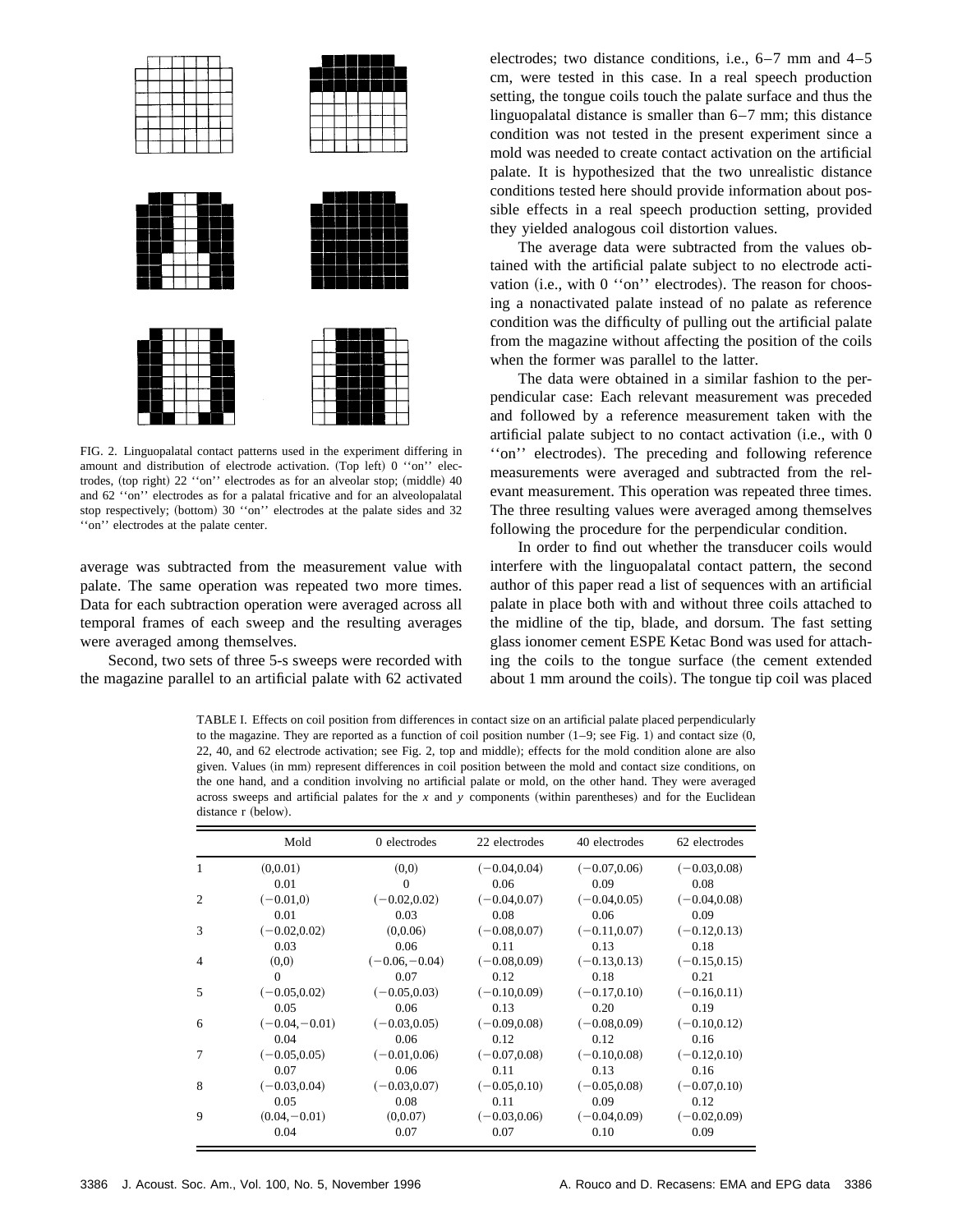TABLE II. Effects on coil position from differences in contact configuration on an artificial palate placed perpendicularly to the magazine. The number of activated electrodes is always about 30 (see Fig. 2, bottom) and coil position varies  $(1-9)$ ; see Fig. 1). Values  $(in \, mm)$  represent differences in coil position between two contact configuration conditions, on the one hand, and a condition involving no artificial palate or mold, on the other hand. They were averaged across sweeps and artificial palates for the *x* and *y* components (within parentheses) and for the Euclidean distance r (below).

|                | 30 lateral<br>electrodes | 32 central<br>electrodes |  |
|----------------|--------------------------|--------------------------|--|
| 1              | $(-0.04, 0.06)$          | $(-0.03, 0.06)$          |  |
|                | 0.07                     | 0.07                     |  |
| $\mathfrak{D}$ | $(-0.08, 0.15)$          | $(-0.06, 0.10)$          |  |
|                | 0.17                     | 0.12                     |  |
| 3              | $(-0.10, 0.09)$          | $(-0.10, 0.12)$          |  |
|                | 0.13                     | 0.16                     |  |
| $\overline{4}$ | $(-0.13, 0.09)$          | $(-0.15, 0.07)$          |  |
|                | 0.16                     | 0.16                     |  |
| 5              | $(-0.13, 0.07)$          | $(-0.13, 0.08)$          |  |
|                | 0.15                     | 0.15                     |  |
| 6              | $(-0.07, 0.13)$          | $(-0.08, 0.11)$          |  |
|                | 0.15                     | 0.14                     |  |
| 7              | $(-0.09, 0.10)$          | $(-0.08, 0.13)$          |  |
|                | 0.13                     | 0.15                     |  |
| 8              | $(-0.04, 0.09)$          | $(-0.03, 0.09)$          |  |
|                | 0.10                     | 0.09                     |  |
| 9              | $(-0.02, 0.03)$          | $(-0.03, 0.04)$          |  |
|                | 0.04                     | 0.05                     |  |

at the front alveolar zone (approximately in front of the frontmost row of electrodes on the artificial palate). The tongue blade coil was placed about 1.6 cm behind the tongue tip coil at the back alveolar and front palatal zone (approximately in front of the fifth row of electrodes). The dorsum coil was positioned about 1.6 cm behind the tongue blade coil somewhere at the mediopalatal zone (approximately in front of the seventh row of electrodes). Reference coils were also placed on the bridge of the nose and on the upper incisors. Linguopalatal contact was recorded for five repetitions of the sequences /ti'Cit/, /ta'Cat/, and /tu'Cut/ with the intervocalic consonants alveolar  $\Lambda$  and  $\Lambda$ , postalveolar  $\Lambda$ , alveolopalatals  $/\lambda$  and  $/\eta$ , and velar  $/k$ . (Lingual movement data were also recorded but will not be presented here.) Linguopalatal contact patterns for each sequence were averaged across repetitions and analyzed at the most representative temporal frame for each consonant, i.e., alveolar closure midpoint for /l/ and /n/, alveolopalatal closure midpoint for  $/N$  and  $/p$ , closure midpoint at the backmost palatal row for /k/, and alveolopalatal constriction maximum for  $/\mathcal{V}$ .

#### **II. RESULTS**

#### **A. Effects on coil position**

Table I shows effects for the perpendicular palate condition as a function of coil position number and contact size averaged across sweeps and artificial palates. Effects on the table are given for the horizontal component  $(x)$ , for the vertical component (*y*), and for the Euclidean distance (*r*). They correspond to location differences in mm between coil measurement values for each of the contact activation conditions (including the 0 electrode and mold conditions) and those obtained without the presence of artificial palate or mold in the magnetic field. As expected, effects never reached 0.1 mm when measurements were taken with the mold alone or with an artificial palate with 0 ''on'' electrodes. Experimental sensitivity for each coil in the EMA equipment (conveniently calibrated) was found to be  $0.12$ mm for the *x* and *y* components, and 0.17 mm for *r*. The contact activation conditions involving 22, 40, and 62 ''on'' electrodes yielded small effects. Only for the experimental condition prone to yield maximal palate-to-coil interference, i.e., a good deal of contact activation and a short distance between the coil and the artificial palate, did the effects exceed the noise level slightly. The maximum effect was 0.15 mm for the *x* and *y* components and 0.21 for *r*; effects averaged 0.1 mm for the *x* and *y* components and 0.13 mm for *r*. These effects are comparable across artificial palates since standard deviations (not given in Table I) are below the experimental sensitivity level; moreover, variations throughout each 5-s file were also smaller than this level. The effects increase slightly with the degree of contact activation, and tend to decrease progressively as coil-to-artificial palate distance increases from coil 5 to coils numbered 1 and 9 in the table.

According to Table II (which is analagous to Table I), changes in linguopalatal contact configuration (i.e., lateral versus central) when the number of "on" electrodes stays about the same do not affect coil position. Effects for *r* barely exceed 0.15 mm and decrease as we approach coils numbered 1 and 9.

The effects for the parallel palate condition in Table III correspond to differences in mm between coil measurements for each of the contact activation conditions and those obtained with an artificial palate with 0 ''on'' electrodes in the magnetic field. For both measurement conditions, the effects are always below the noise level for the EMA system and

TABLE III. Effects on coil position exerted by a fully activated artificial palate (62 "on" electrodes) placed parallel to the magazine. They were measured for different coil positions  $(1-5; \text{ see Fig. 1})$  and two palate-tomagazine distances  $(6-7 \text{ mm}, 4-5 \text{ cm})$ . Values  $(\text{in mm})$  represent differences in coil position between full palate activation and no palate activation at each of two parallel distances from the magazine. They were averaged across sweeps and artificial palates for the  $x$  and  $y$  components (within parentheses) and for the Euclidean distance r (below).

| $6-7$ mm | (0,0)               | $(-0.01, 0.03)$<br>0.03 | (0,0)<br>0              | (0,0)                   | (0,0.02)<br>0.02        |
|----------|---------------------|-------------------------|-------------------------|-------------------------|-------------------------|
| $4-5$ cm | $(0,-0.01)$<br>0.01 | (0,0)                   | $(-0.01, 0.02)$<br>0.02 | $(0.01, -0.01)$<br>0.01 | $(-0.01, 0.03)$<br>0.03 |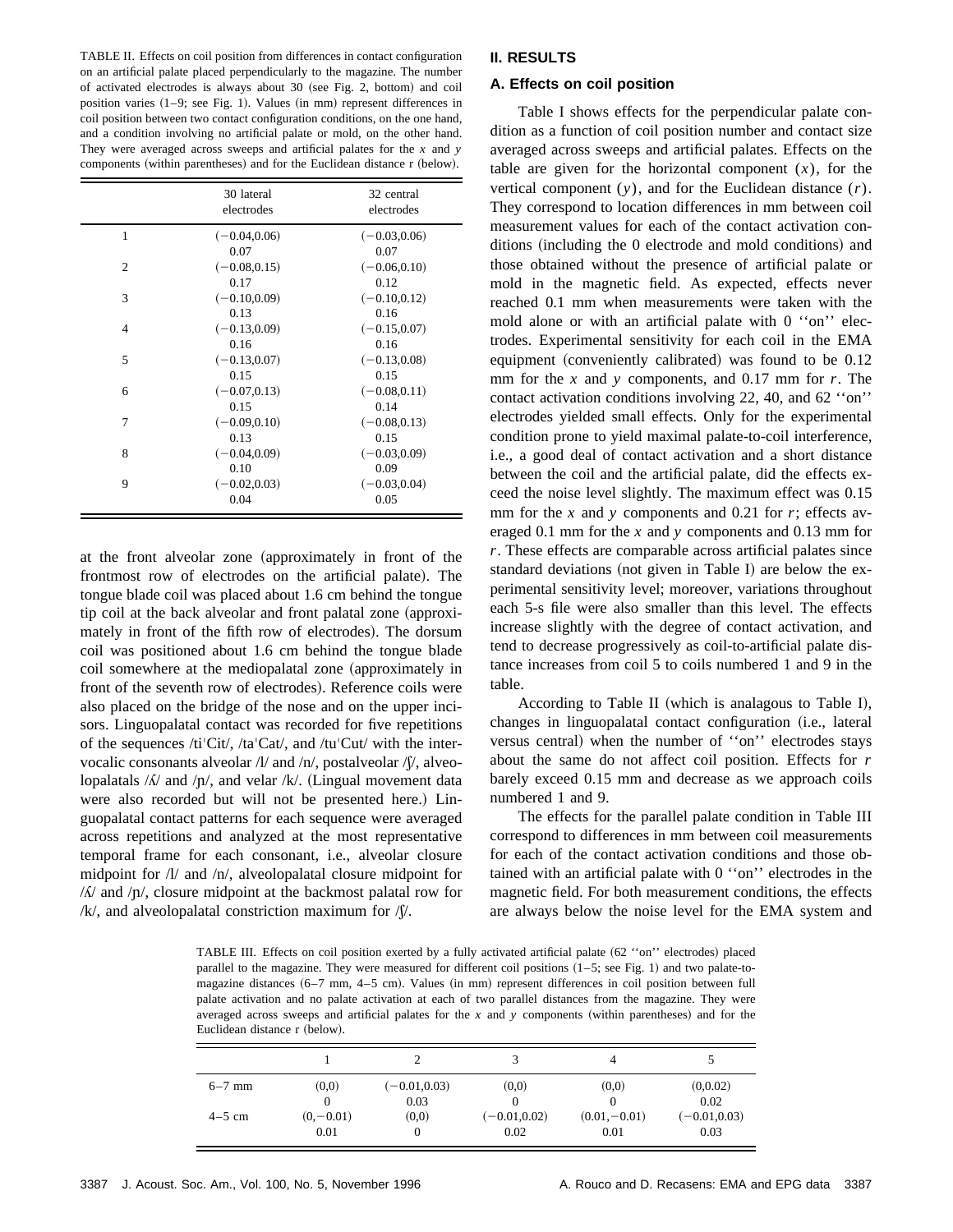# 1



FIG. 3. Linguopalatal contact patterns for  $\Lambda$  with adjacent  $\Lambda$ ,  $\Lambda$ , and  $\Lambda$ obtained under the coil and no coil conditions. FIG. 4. Linguopalatal contact patterns for  $\int$  with adjacent  $\int$ i/,  $\int$ a/, and  $\int$ u/ obtained under the coil and no coil conditions.



obtained under the coil and no coil conditions.

thus even smaller than those for the perpendicular palate condition. Therefore, no differences were obtained between coil measurements when the artificial palate was parallel to the magazine with all activated electrodes and with no electrode activation. As for the perpendicular condition, signal variations over time within each file in the parallel condition were also below the noise level.

#### **B. Effects on linguopalatal contact activation**

Figures 3–5 show linguopalatal contact configurations for the coil (right) and the no coil (left) conditions.

For alveolar /l/, the coil condition causes a central channel to occur at the alveolar zone which can be mostly attributed to the tongue tip coil interfering with frontmost contact. There are essentially no contact differences between the two conditions at the palatal zone.

Postalveolar  $\sqrt{V}$  exhibits a larger central channel in the coil versus no coil condition due to one more column of electrodes on the left side of the palate remaining free of contact when coils are attached to the tongue surface. Loss of contact is mostly found along the alveoloprepalatal zone and should be attributed to the tongue blade coil.

Alveolopalatal  $/p/$  shows a large contact surface. The presence of a central channel in the coil versus no coil condition should be mostly attributed to the tongue blade coil blocking electrode activation near the midline. The tongue tip and the tongue dorsum coils may presumably prevent contact from occurring at the front palate (in the  $\pi$ ) and  $\pi$ contexts) and at the back palate (in the  $/i$  context), respectively.

#### **III. SUMMARY AND CONCLUSIONS**

Rather small effects on coil position were obtained with the palate placed perpendicularly; they increase slightly with a decrease in coil-to-palate distance and with an increase in EPG contact activation. Distortion values were much smaller



FIG. 5. Linguopalatal contact patterns for  $/\eta$  with adjacent  $/i$ ,  $/a$ , and  $/u$ obtained under the coil and no coil conditions.